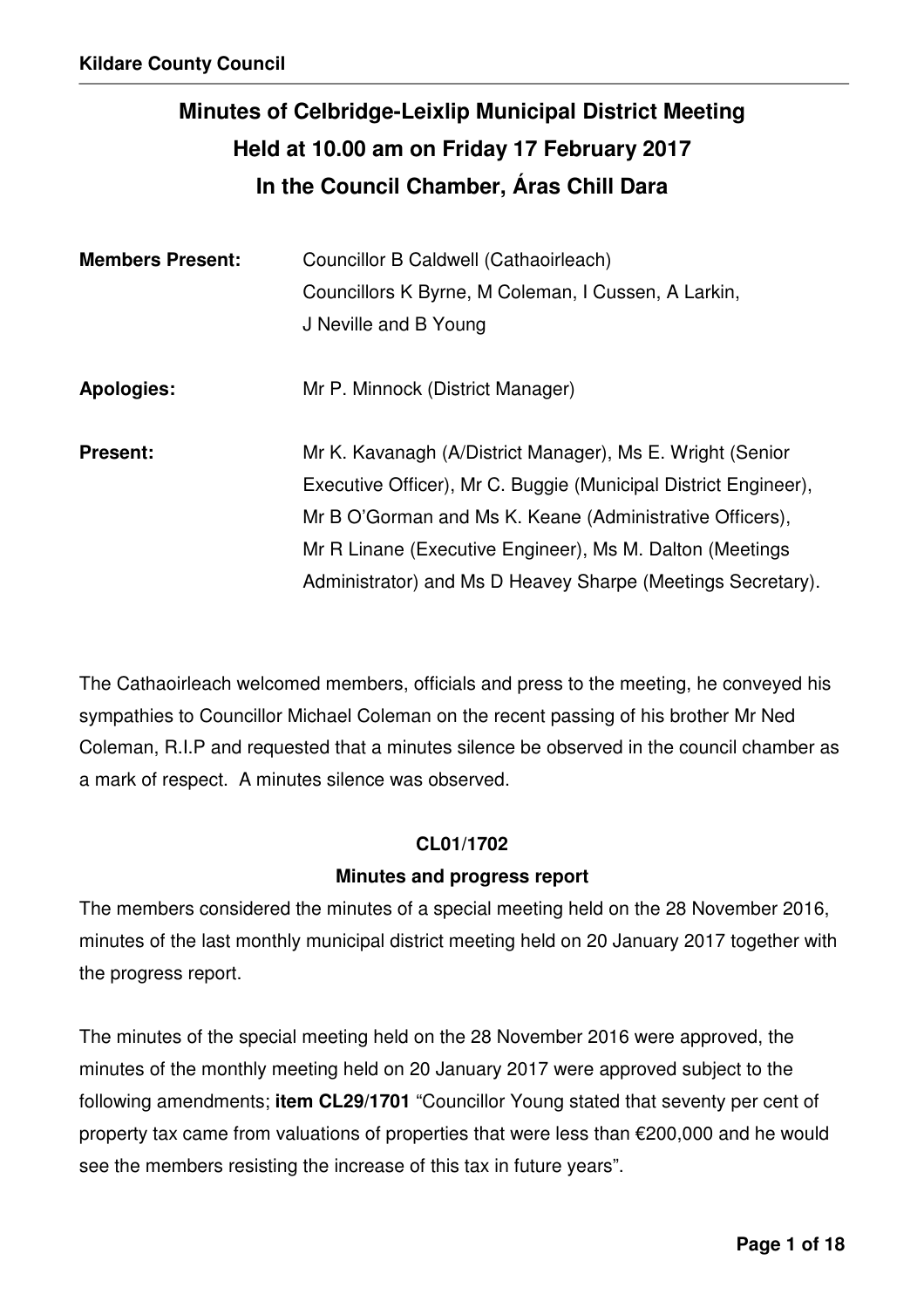**Item CL19/1701** "Councillor Cussen stated that it was great to see the Willam Roantree plaque was visible on William Roantree house, however, she said it was a pity that the response did not state what plans were for the next stage".

**Resolved** on the proposal of Councillor Larkin, seconded by Councillor Cussen that the minutes of the monthly meeting held on 20 January 2017 be confirmed with the amendment to item CL29/1701 "Councillor Young stated that seventy per cent of property tax came from valuations of properties that were less than €200,000 and he would see the members resisting the increase of this tax in future years and the amendment to item CL19/1701 "Councillor Cussen stated that it was great to see the Willam Roantree plaque was visible on the William Roantree house, however she said it was a pity that the response did not state what plans were for the next stage" and taken as read. The minutes of a special meeting on the 28 November 2016 were approved and the progress report was noted.

## **CL02/1702**

#### **Matters Arising**

## **Response from the National Transport Authority and Bus Shelters (CL03/1701)**

Councillor Young requested that members be informed of any proposals or any discussions between the National Transport Authority (NTA) and council officials prior to any decision being made or the announcement of any information publicly.

Councillor Caldwell agreed and stated that the requirement of an early morning bus service needed to be recognised.

#### **Weekend street cleaning services (CL08/1505)**

Councillor Cussen welcomed the street cleaning service and bin collection in both Celbridge and Leixlip.

## **Extra Seating in Confey and Donacomper Cemetries (CL25/1607)**

Councillor Cussen welcomed the report.

## **Upgrade of lighting at bottom of Captain's Hill and Arthur Guinness Car Park (CL13/1707)**

Councillor Cussen stated that members had entered submissions in respect of an upgrade of this lighting and felt progress was poor. She recognised that there are some issues surrounding possible repairs but she thought there is merit for a discussion on the issue.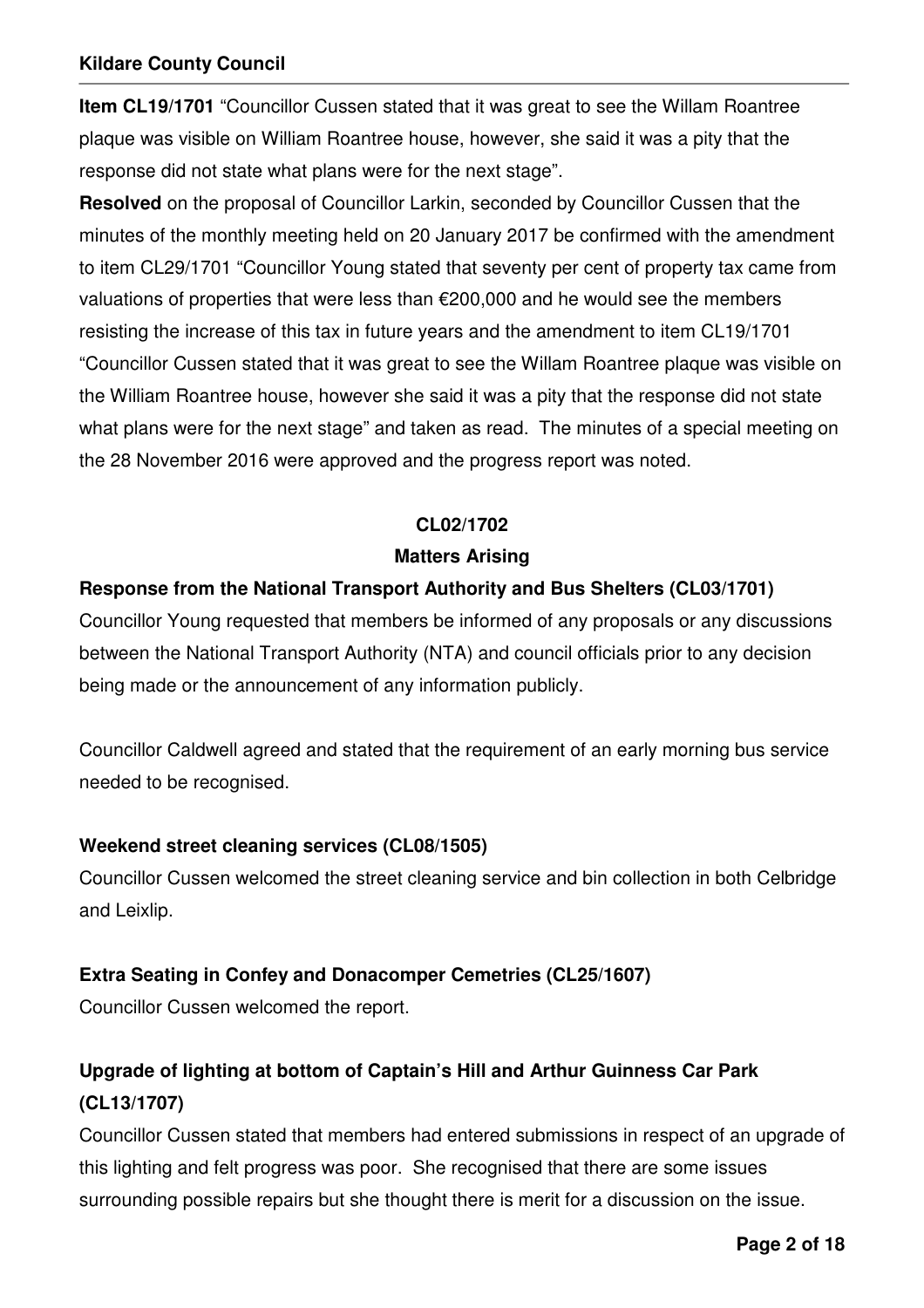Councillor Caldwell agreed.

## **Request for deputation to a meeting of South Dublin County Council (CL10/1612) see (CL13/1611)**

In response to a query from Councillor Larkin, the District Engineer informed the members that a letter had issued to South Dublin County Council requesting their local area committee to meet a delegation from this municipal district and that the members had agreed to have a meeting in preparation for their submission to South Dublin County Council which to date has not happened. He urged members to have this meeting in advance of a submission being made. He informed the members that a response to their request to receive a delegation for Celbridge/Leixlip Municipal District is still awaited from South Dublin County Council.

Councillor Larkin stated that members would arrange a meeting to prepare for their submission to South Dublin County Council once confirmation of a date and time had been received.

The District Engineer informed the members that he had discussed the issues surrounding Salmon Leap with officials of South Dublin County Council and he expected to have an update next week after further discussions.

## **Light Survey at Castletown, Celbridge (CL10/1606)**

Councillor Coleman welcomed the installation of LED lights at Castletown, Celbridge stating that residents were very pleased.

## **CL03/1702**

## **Deputation from Leixlip United Football Club and Le Chéile Athletics Club**

The members considered a request to receive a deputation from Leixlip United Football Club and Le Chéile Athletics Club.

The Cathaoirleach informed the members that a request for a deputation had also been received from St. Raphael's.

The members agreed to receive a deputation from St. Raphael's at their monthly meeting scheduled for March 2017 and to receive a deputation from Leixlip United Football Club and Le Chéile Athletics Club at their monthly meeting scheduled for April 2017.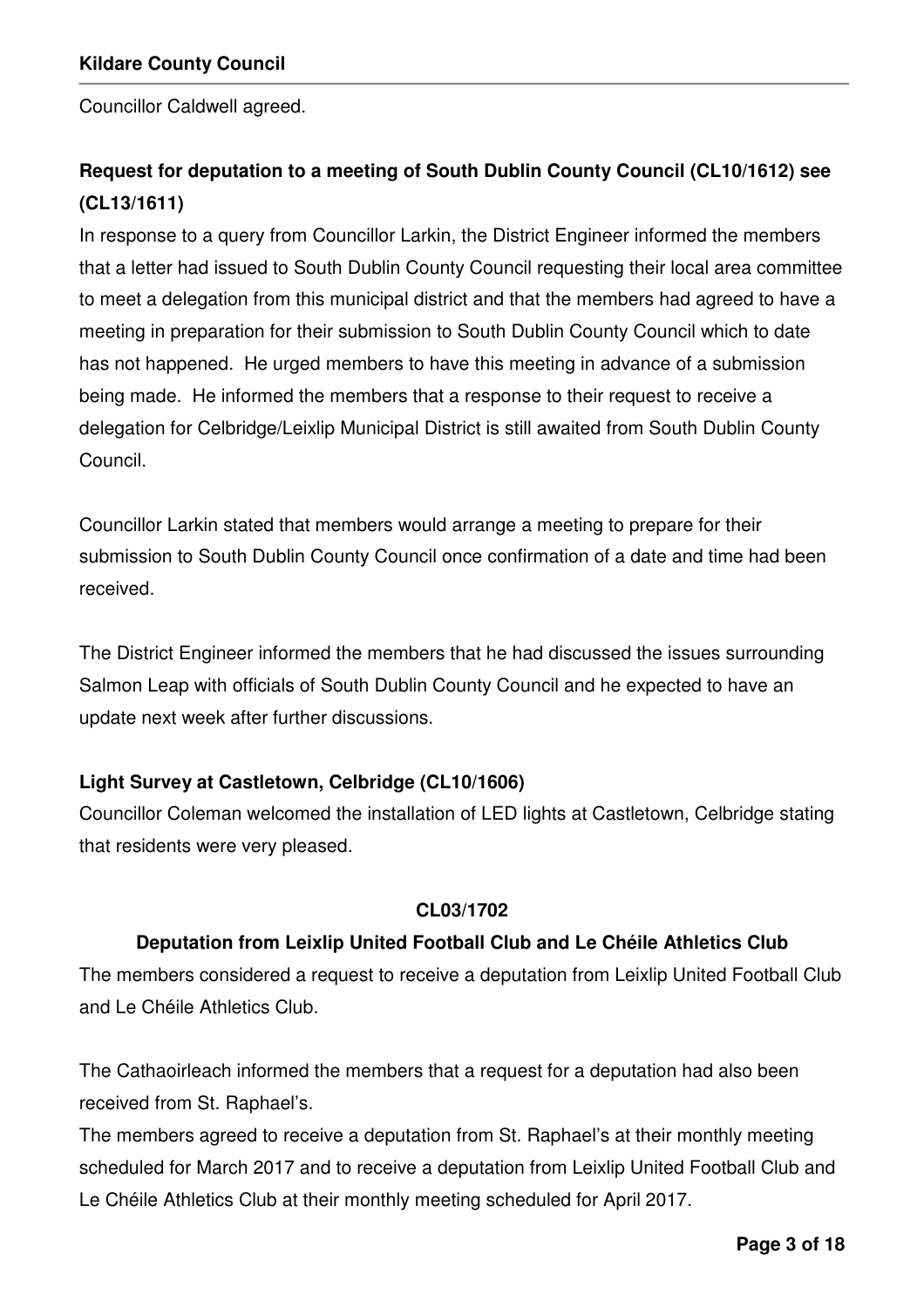The Meetings Administrator requested that the Cathaoirleach forward contact details for both deputations to the meetings secretary in order for an invitation be issued to both parties.

#### **CL04/1702**

## **Schedule of Municipal District Works**

The Municipal District Engineer informed members that works on the 2016 programme were on going. He requested that the members forward their list outlining the breakdown of works to be done in 2017 from the Local Property Tax (LPT) allocation, and advised that this list would need to be forwarded to the municipal district office within the next two weeks for it to be included in the Schedule of Municipal District Works Programme 2017.

The members agreed to meet at 1:00 pm before the full council meeting scheduled for 27 February 2017.

In response to a query from Councillor Larkin regarding the salting programme in Leixlip, the District Engineer said that he understood crews were salting both sides of the road but would he check this and confirm with the Councillor after the meeting.

## **CL05/1702**

## **Nomination to the Kildare Cycling Forum**

In response to a query from Councillor Larkin, Ms Wright informed the members that the Chair of the Transportation, Safety and Emergency Services Strategic Policy Committee (SPC) is seeking a nomination of one member from each municipal district to the Kildare Cycling Forum which would be a sub-committee of the SPC. Ms. Wright informed the members that a nomination did not have to be made at today's meeting however nominations would be required before the next Transportation, Safety and Emergency Services SPC meeting in May 2017.

The Cathaoirleach suggested that a nomination be made at the March municipal district meeting in order for members to consider their nomination. The members agreed.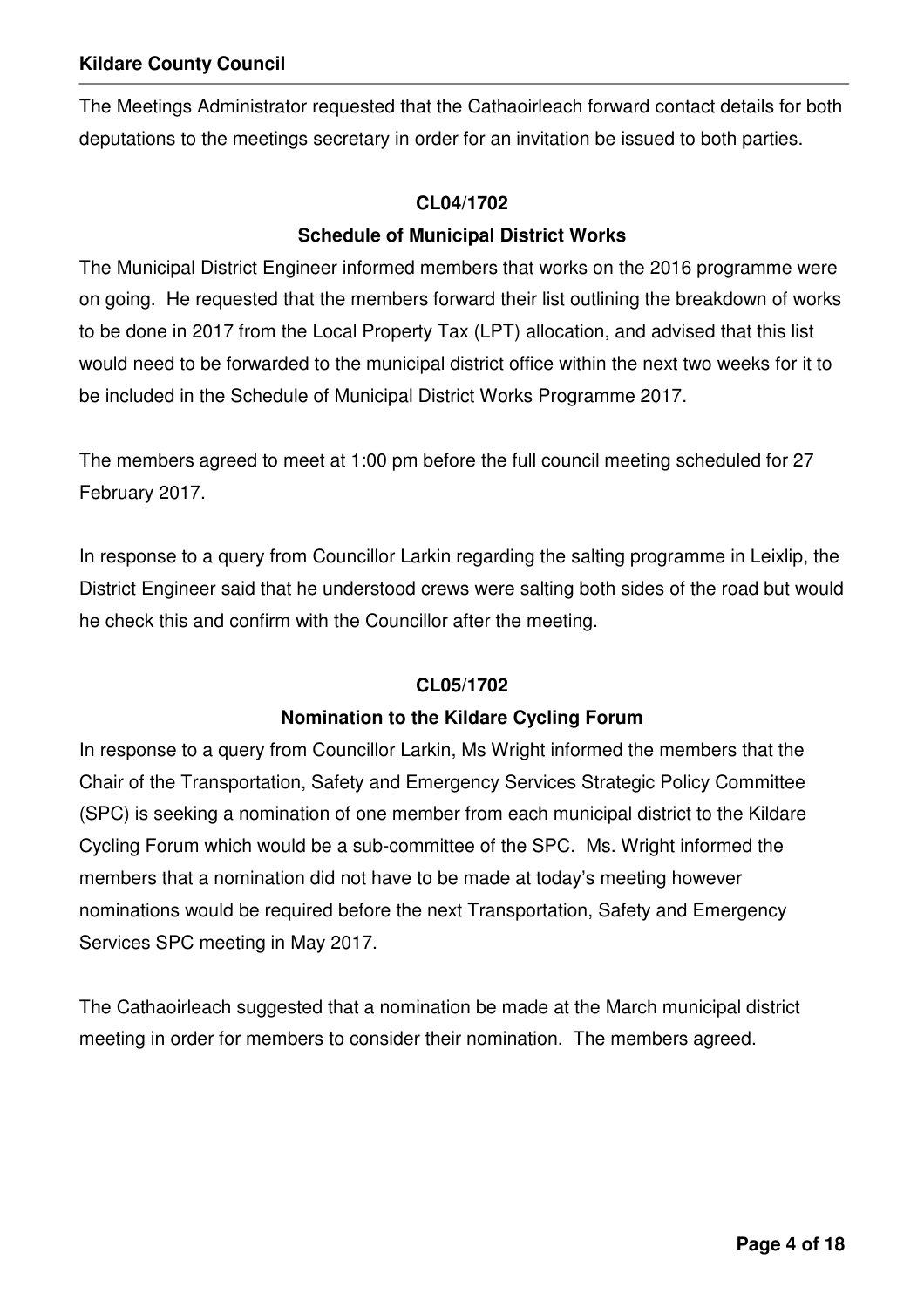#### **CL06/1702**

## **Upgrading of Public Lighting on Main Street, Celbridge**

Mr. Linane gave an overview of details of the upgrading of public lighting on Main Street, Celbridge.

A lengthy discussion ensued with members raising concerns about procedures surrounding the application process, the decision process, the source of funding for the project and the lack of members involvement in the process.

Councillor Coleman stated that this was a good news story for Celbridge which had been long awaited. Councillor Coleman stated for the record, that former Councillor for the Celbridge-Leixlip Municipal District and current Oireachtas member Mr. Frank O'Rourke T.D. initiated the upgrading of public lighting on Main Street, Celbridge three years ago and had funded the initial survey from his own resources. Councillor Coleman questioned why some Councillors were displaying negativity around this issue as it was a positive development for the municipal district.

In response Councillor Cussen stated that the issue was not about negativity or positivity but about inclusion, openness and transparency and she queried why there had been no participation in the process from the elected representatives of the municipal district, and asked that members be informed where funding had come from. Councillor Cussen stated for the record, that she cares where money comes from and she personally does not have enough money or will ever have enough money to provide for works to be done.

Ms Wright acknowledged the councillor's concerns and stated that in response to a question from Councillor Cussen the previous month that she had informed members of the approximate budget for works and that the legal issues mentioned were those which surrounded the Part 8 process. Ms Wright informed the members that she had noted their comments and would bring them to the attention of the Director of Service for Roads, Transportation and Public Safety.

Councillors Young and Caldwell also requested that members be informed of the source of funding that issues surrounding protocol council wide be looked at and he requested a report from the Director of Service for Roads, Transportation and Public Safety in relation to issues raised by the members.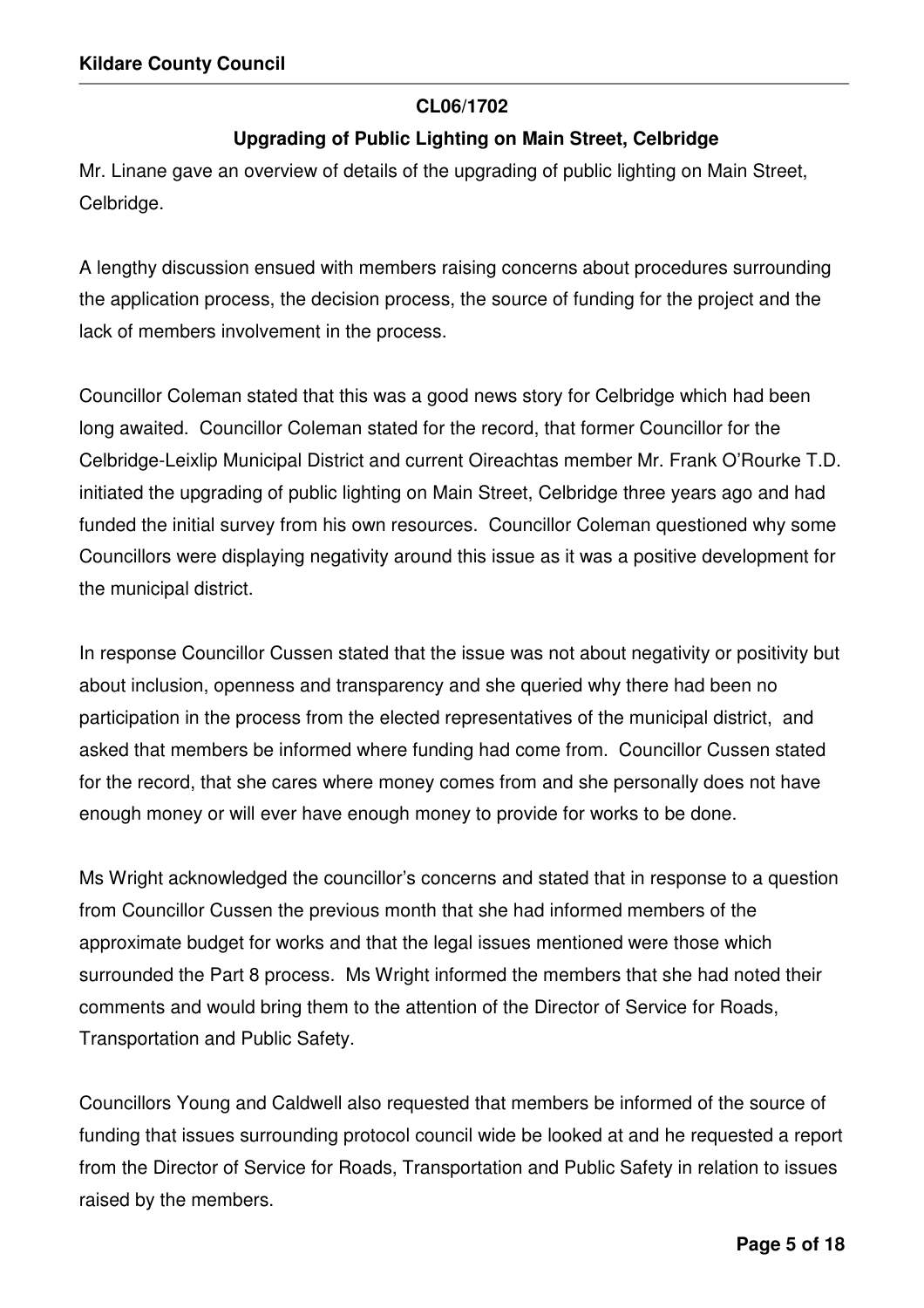The A/District Manager informed members that their concerns would be brought to the Director of Service for Roads, Transportation and Public Safety who would provide an update for the March meeting.

#### **CL07/1702**

#### **Request owners of Rye Vale (Aldi) to Switch Street Lights On**

The members considered the following question in the name of Councillor Caldwell. Can the council ask the new owners of the Rye Vale (Aldi) to switch on the street lights outside their new premises or hand them over to the council?

A report was received from the Roads, Transportation and Public Safety Department informing the members that the Public Lighting Engineer would examine this issue and update the members at the March meeting.

Councillor Caldwell stated that the area was very dark and that this is a very busy corner.

In response to a query from Councillor Larkin, Mr Linane informed the members that in order to put these lights on the public lighting system they would have to be connected to an unmetered supply, the nearest being at the castle and that this would be a taking in charge issue. He suggested that as part of the consultation process with contractors in relation to the provision of a pedestrian crossing in the area, that the council could consider the inclusion of this proposal.

The report was noted.

#### **CL08/1702**

#### **Refuse Bin for Entrance to Vanessa Lawns**

The members considered the following motion in the name of Councillor Byrne. That a refuse bin be provided at the entrance to Vanessa Lawns at the exit from the Shackleton Road as a large amount of rubbish is regularly thrown there.

The motion was proposed by Councillor Byrne, seconded by Councillor Caldwell.

A report was received from the Roads, Transportation and Public Safety Department informing the members that as previously advised the bin collection service is at capacity and in order to install a new bin then an existing one would have to be removed. The report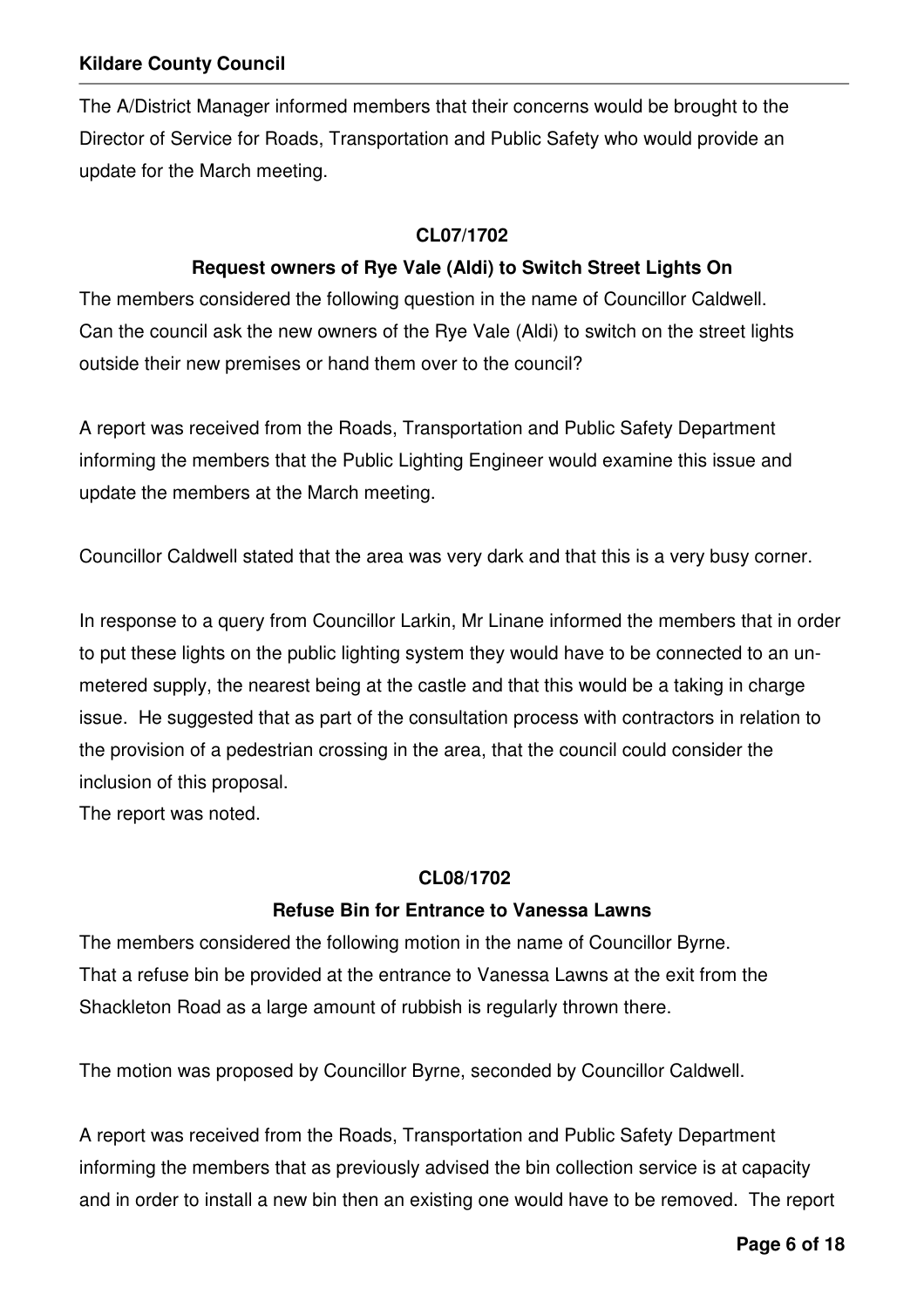advised that if the members could identify a bin that is no longer required then this request could be facilitated.

Councillor Byrne stated that he would check if there was an existing bin which could be removed and would inform the District Engineer directly if one was located.

**Resolved** on the proposal of Councillor Byrne, seconded by Councillor Caldwell that the report be noted.

#### **CL09/1702**

#### **Ponding at Footpath on the Shackleton Road**

The members considered the following motion in the name of Councillor Byrne. That the footpath on the Shackleton Road at Tesco's be looked at with a view to stop ponding in that area.

The motion was proposed by Councillor Byrne, seconded by Councillor Larkin.

A report was received from the Roads, Transportation and Public Safety Department informing the members that the Municipal District Engineer would inspect this area with a view to resolving any ponding water.

**Resolved** on the proposal of Councillor Byrne, seconded by Councillor Larkin, that the report be noted and the District Engineer to inspect this area with a view to resolving any ponding water.

#### **CL10/1702**

#### **Submission to Local Link regarding Bus Service for Municipal District**

The members considered the following motion in the name of Councillor Cussen. That Celbridge-Leixlip Municipal District make a submission to Local Link in respect of bus services for our municipal district.

The motion was proposed by Councillor Cussen, seconded by Councillor Caldwell.

A report was received from the Roads, Transportation and Public Safety Department informing the members that if members were in agreement, locations could be identified and forwarded to Local Link for consideration.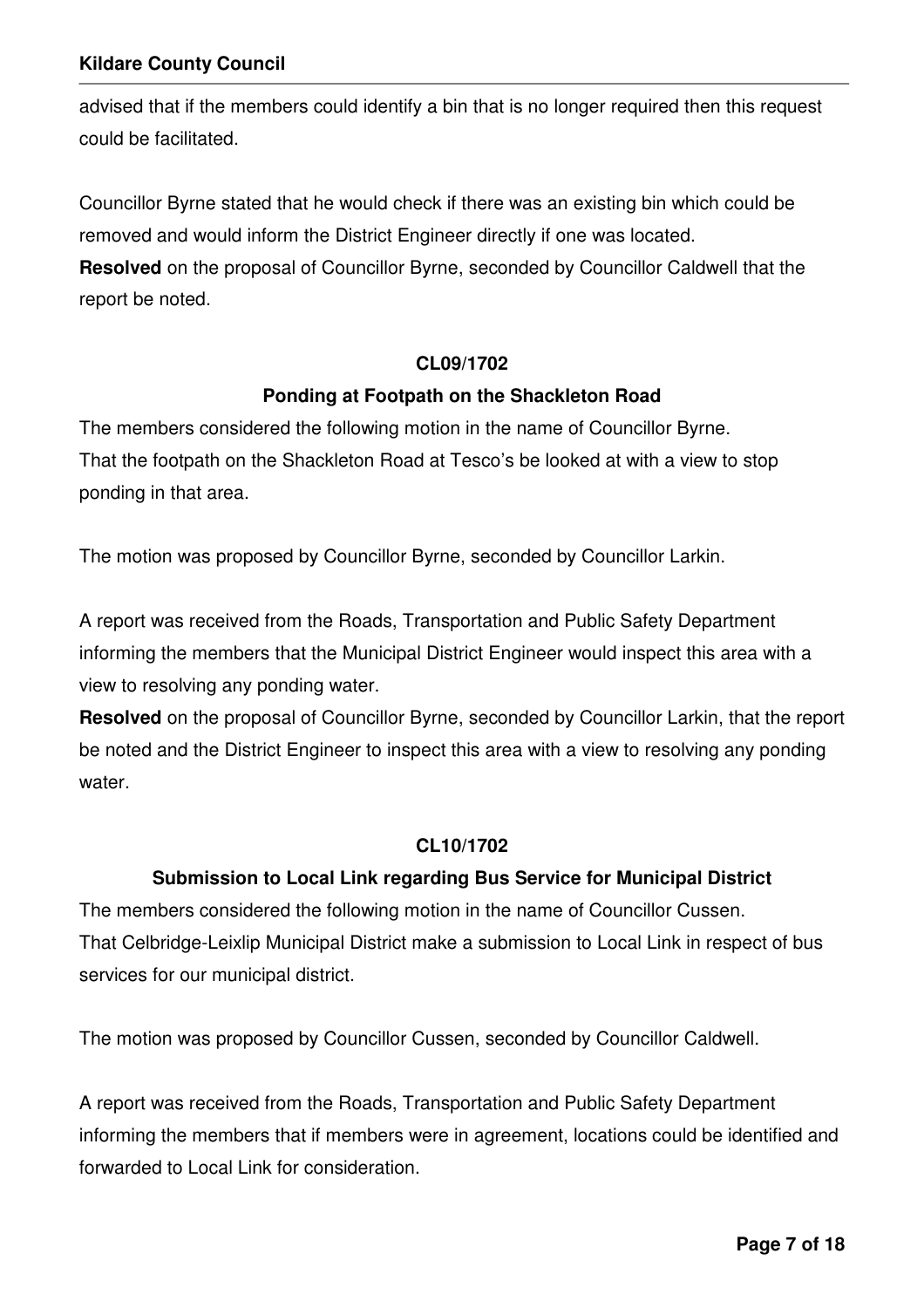Councillor Cussen undertook to co-ordinate the identification of locations, citing Ardclough as an area of preference, the list once compiled would be forwarded to Local Link for consideration.

**Resolved** on the proposal of Councillor Cussen, seconded by Councillor Caldwell that the report be noted and once Councillor Cussen has compiled a list of identified locations the list be forwarded to Local Link for consideration.

#### **CL11/1702**

#### **Non-regulatory "Pay Parking in Town Centre" Signs**

The members considered the following motion in the name of Councillor Coleman. That this municipal district agree that the non-regulatory "pay parking in town centre" information signs are not required to be erected on the entry roads to Celbridge and Leixlip and that the remainder of the signs be removed.

The motion was proposed by Councillor Coleman, seconded by Councillor Caldwell.

A report was received from the Roads, Transportation and Public Safety Department informing the members that while these signs are non-statutory regulatory signs they provide valuable information to the visitor/motorist who may not be familiar with the towns in question and informs them that traffic is regulated in the town. However, if the members wish, arrangements would be made to remove the signs in consultation with the Municipal District Engineers office.

Councillor Coleman queried the need for these signs stating that there was ample signage in the town centre and upon consultation with the Tidy Towns Committee this motion was put forward. A discussion ensued between the members on whether or not the non-regulatory "pay parking in town centre" signs should be removed.

Ms Wright informed the members that there was a project ongoing in the Naas Municipal District which was a pilot scheme to identify any signs no longer required in the municipal district which should be removed. A programme of removal of signage was being prepared and was expected to go to tender in the near future. Ms. Wright advised that it is the intention of the Director of Service for Roads, Transportation and Public Safety to rollout this scheme to other municipal districts.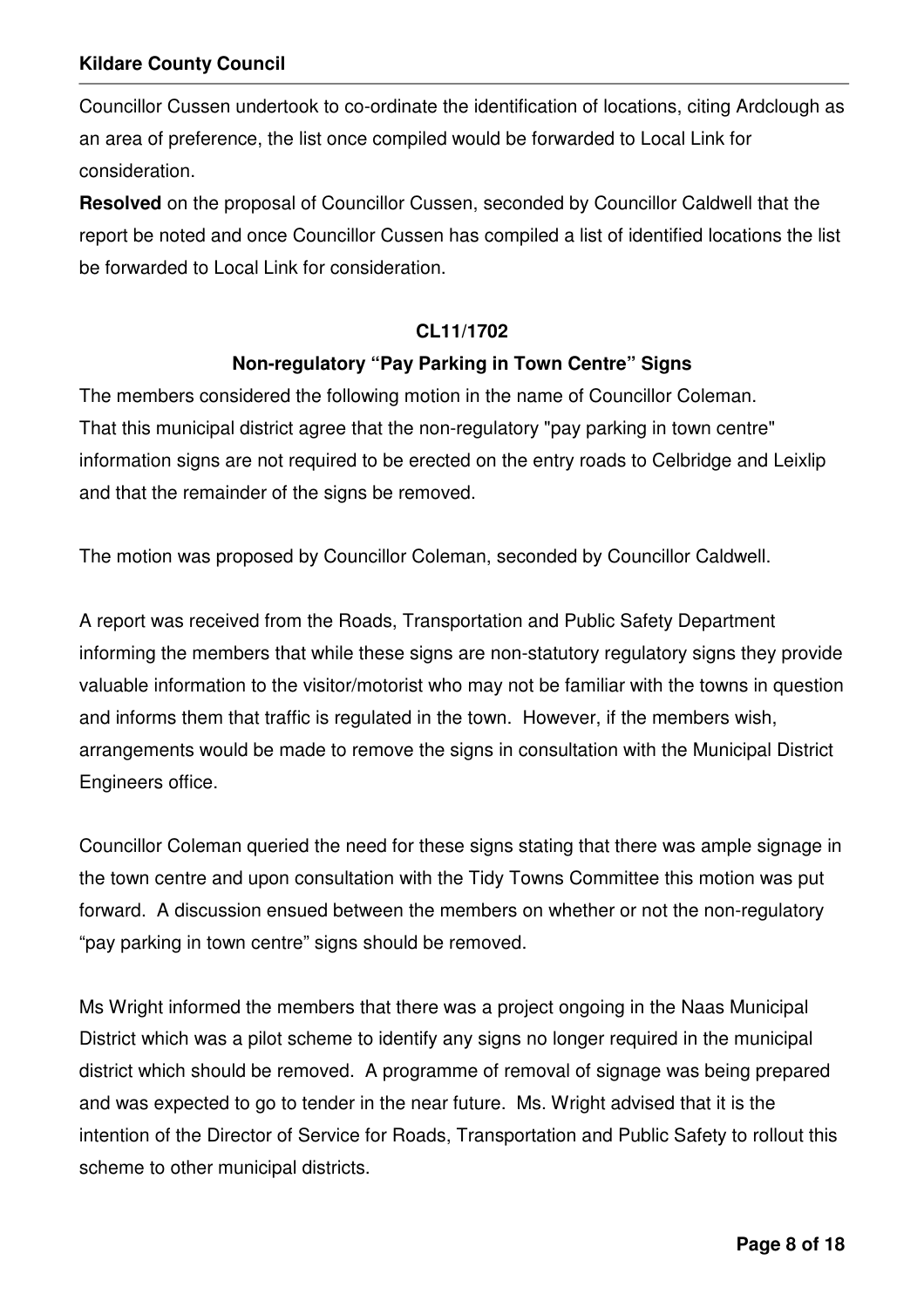Mr Kavanagh acknowledged the validity of the point made by the Tidy Towns Committee however, he noted that the views of the traders in the town should also be considered as once these signs, which are very expensive, are removed it would prove very costly to reinstate them.

The Cathaoirleach put the proposal of the removal of the non-regulatory "pay parking in town centre" information signs to the members for a vote.

With three members voting in favour, two members voting against and one member abstaining, the motion was carried.

**Resolved** on the proposal of Councillor Coleman, seconded by Councillor Caldwell and following a vote where three members voted in favour, two members voted against and one member abstaining it was agreed that the non-regulatory "pay parking in town centre" information signs be removed.

#### **CL12/1702**

#### **Speed Limit Reminder Signs on the Lords Road and Kilwogan Road, Celbridge**

The members considered the following motion in the name of Councillor Coleman. That speed limit reminder signs be erected on The Lords Road and Kilwogan Road, Celbridge to assist with safety.

The motion was proposed by Councillor Coleman, seconded by Councillor Caldwell.

A report was received from the Roads, Transportation and Public Safety Department informing the members that this request would be examined in the context of the County Wide Speed Limit review which is ongoing at present.

Councillor Coleman stated that this was a matter of safety and noted the report. **Resolved** on the proposal of Councillor Coleman, seconded by Councillor Caldwell that officials examine the request for the installation of speed limit reminder signs on the Lords Road and Kilwogan Road, Celbridge in the context of the County Wide Speed Limit review.

#### **CL13/1702**

#### **Traffic Lights or Pedestrian Crossing at Salmon Leap Bridge**

The members considered the following motion in the name of Councillor Caldwell.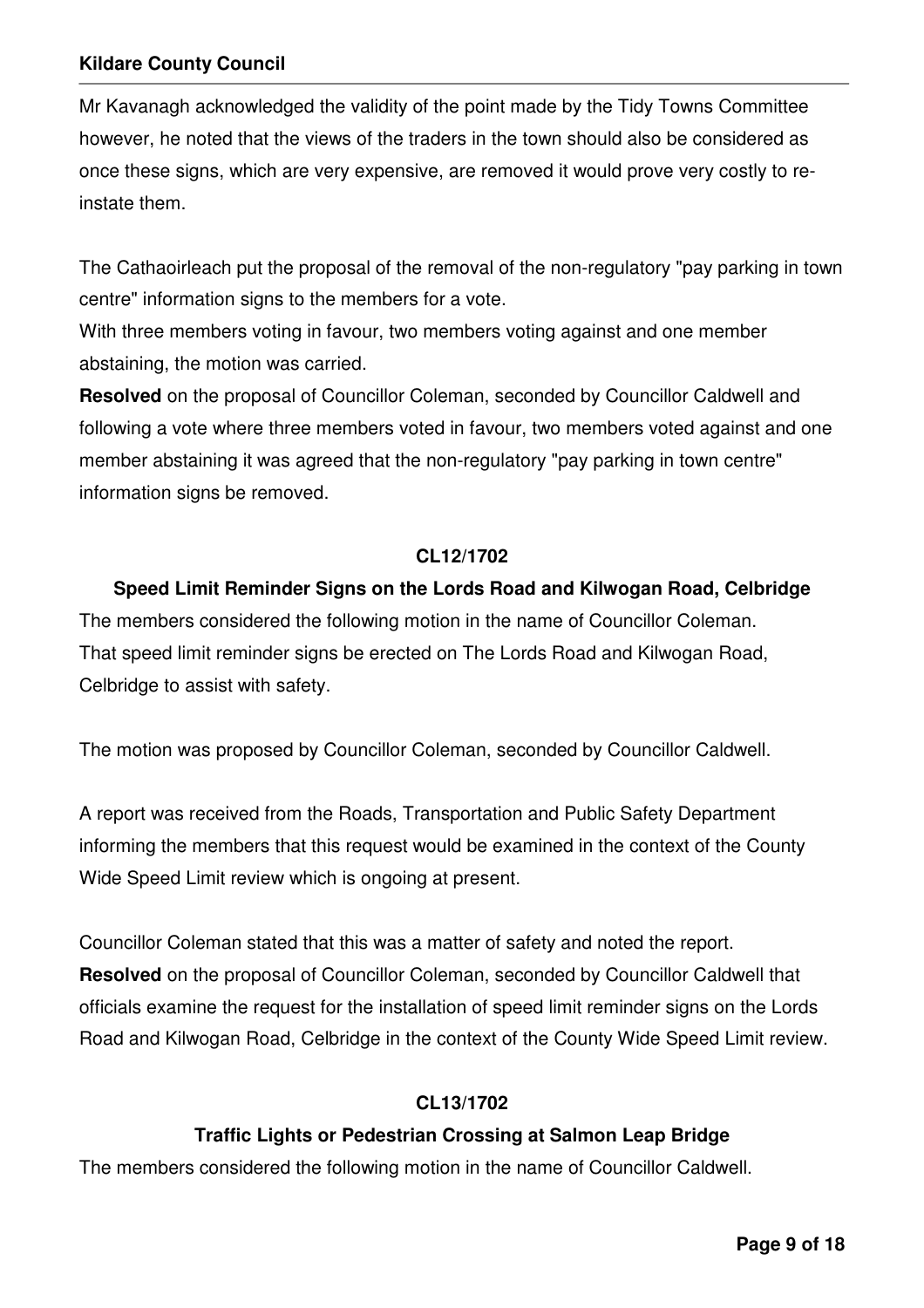That we ask South Dublin County Council to put traffic lights or a pedestrian crossing at the Salmon Leap Bridge on the Lucan side. This is a very dangerous crossing for pedestrians who use this pathway.

The motion was proposed by Councillor Caldwell, seconded by Councillor Larkin.

A report was received from the Roads, Transportation and Public Safety Department informing the members that if the members were in agreement, a letter would issue to South Dublin County Council or the issue could be raised at the proposed meeting with the Lucan Area Committee.

Councillor Caldwell noted the report stating that this was a very dangerous crossing and acknowledged that the issue needed to be addressed by South Dublin County Council.

Councillor Larkin suggested the issue be raised when a meeting with the Lucan Area Committee is scheduled.

**Resolved** on the proposal of Councillor Caldwell, seconded by Councillor Larkin that the report be noted.

## **CL14/1702**

## **Taking in Charge of Distillery Lane, Captains Hill**

The members considered the following motion in the name of Councillor Caldwell. That the council take in charge Distillery Lane on Captains Hill.

The motion was proposed by Councillor Caldwell, seconded by Councillor Byrne.

A report was received from the Roads, Transportation and Public Safety Department informing the members that the Roads Administration would engage with the Municipal District Engineer to determine the structural condition of the lane prior to commencing a formal statutory procedure to take the lane in charge.

Councillor Caldwell noted the report and acknowledged the work that has been carried out by the Tidy Towns Committee to clean the area.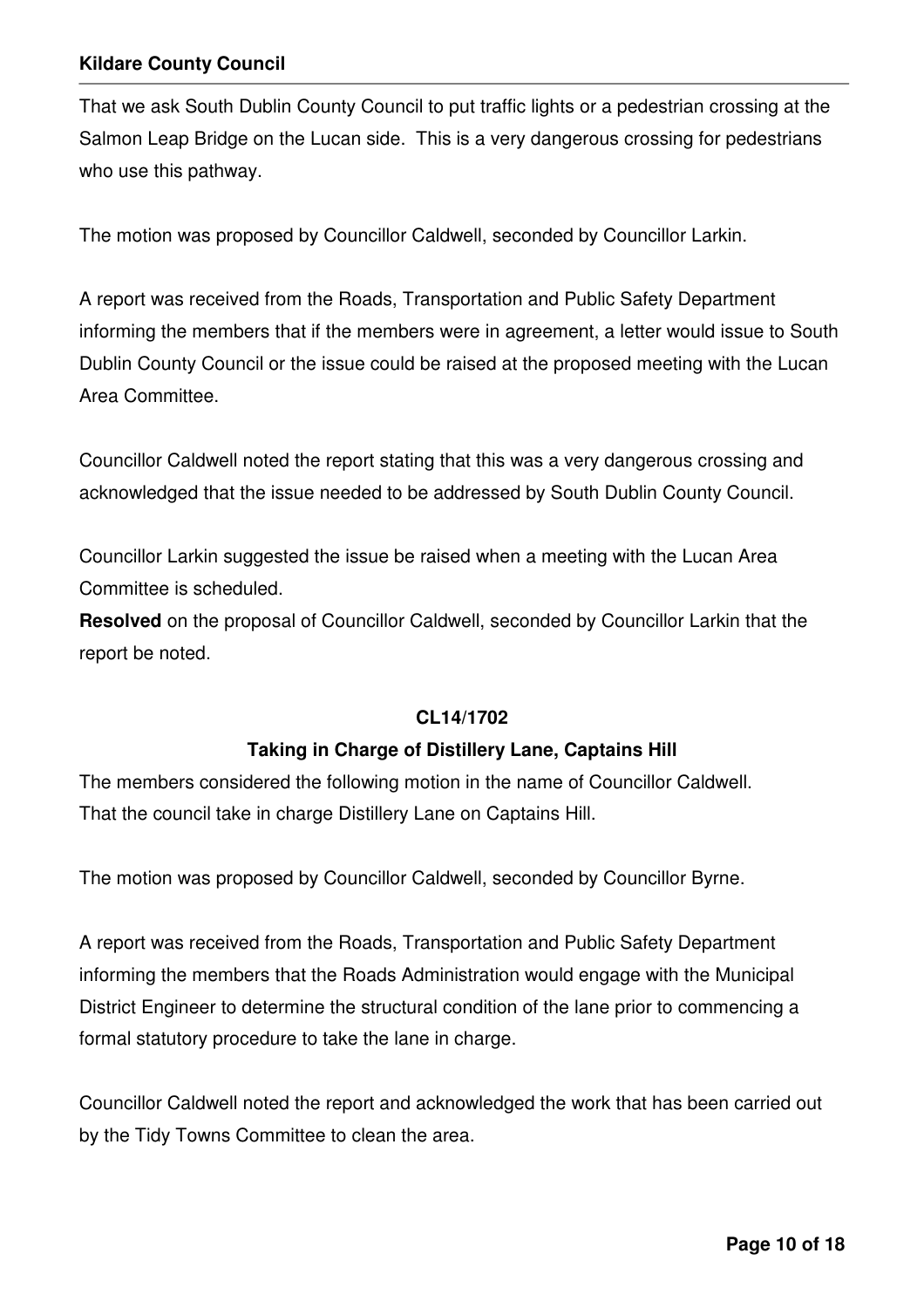In response to a query from Councillor Larkin, the District Engineer confirmed that Distillery Lane on Captains Hill comprised of two sections, the first section from Pound Street to the Bridge and the second section from the Bridge to Captains Hill. The District Engineer informed the members that it would be the councils intention that the entire lane would be taken in charge and he undertook to check out whether or not any issues would arise in the taking in charge procedure of the second section and he would revert back to the members with an update.

**Resolved** on the proposal of Councillor Caldwell, seconded by Councillor Byrne that Roads Administration would engage with the Municipal District Engineer to determine the structural condition of the lane prior to commencing a formal statutory procedure to take the lane in charge. The District Engineer also undertook to check out whether or not any issues would arise in the taking in charge of the second section of the lane from the bridge to Captains Hill and revert back to the members with an update.

#### **CL15/1702**

#### **Repair of Footpaths at Maynooth Road**

The members considered the following question in the name of Councillor Byrne. Can the council repair the footpaths at (details supplied) Maynooth Road and outside the entrance to the Deanery Apartments on the Shackleton Road, Celbridge?

A report was received from the Roads, Transportation and Public Safety Department informing the members that the Municipal District Engineer would inspect the footpath at these locations and any repairs identified would be added to the Overseer's Task List for attention in the coming weeks.

The report was noted.

#### **CL16/1702**

## **Letter to Dublin Bus and Bus Éireann**

The members considered the following question in the name of Councillor Cussen. Can a strongly worded letter be written to Dublin Bus and Bus Éireann as per my motion in January 2016 which has not received a response/action to date? A shared bus stop that is close to Celbridge Main Street that will enable persons to have the choice of either bus in order to go in the direction of Dublin.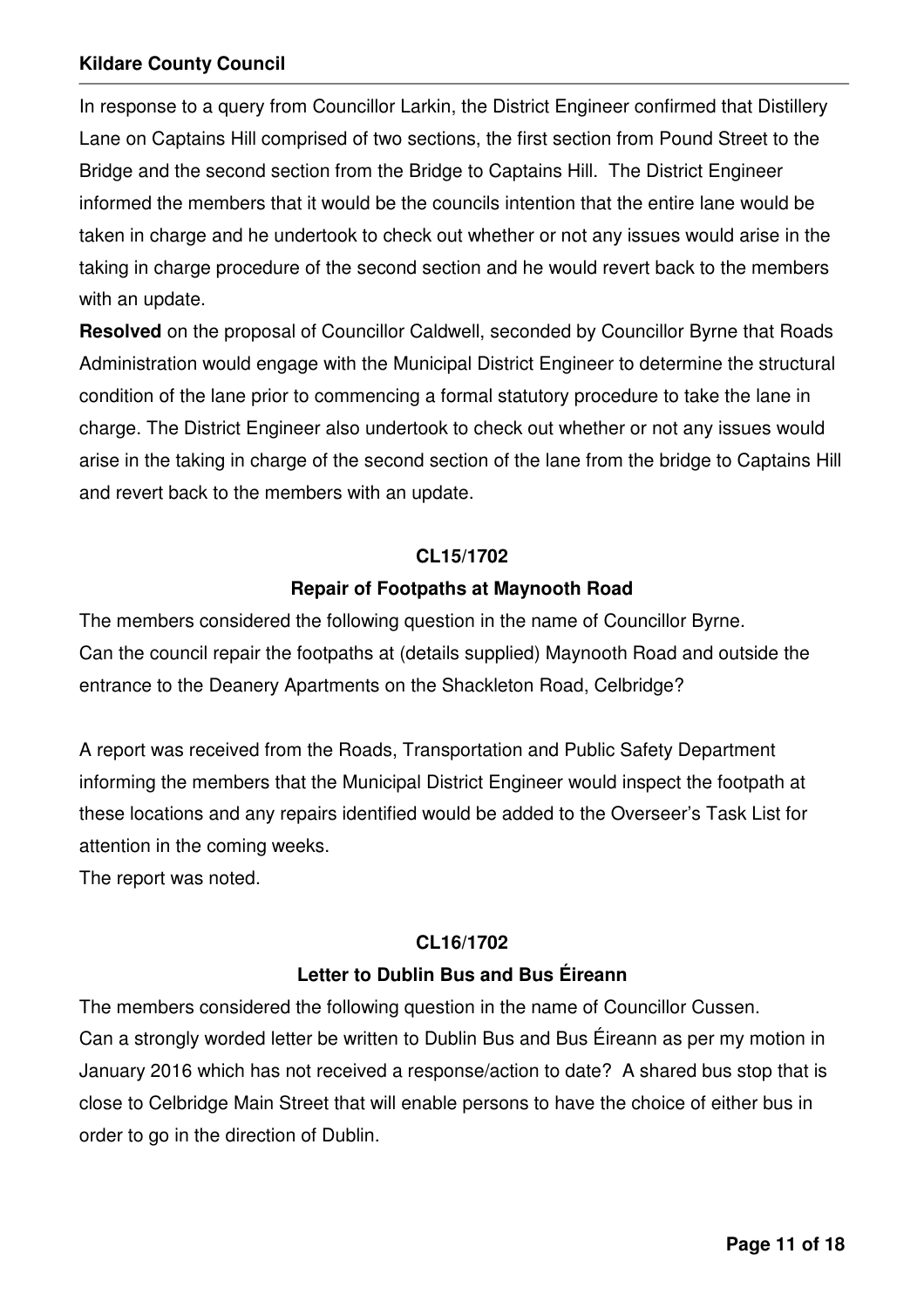A report was received from the Roads, Transportation and Public Safety Department informing the members that if members were in agreement, a letter would issue to Dublin Bus and Bus Éireann.

Councillor Cussen noted the report and with the agreement of the members requested a further strongly worded letter be written to Dublin Bus and Bus Éireann requesting that a shared bus stop that is close to Celbridge Main Street be provided to enable people to have the choice of either bus in order to go in the direction of Dublin. The report was noted.

#### **CL17/1702**

#### **Grass Verges in Celbridge**

The members considered the following question in the name of Councillor Cussen. Can Virgin be written to in respect of the grass verges in Celbridge to request that they reinstate them to a good condition? They did a lot of work in the housing estates over the past few months and many of the grass verges have been left lumpy and mucky and obviously left for Residents Associations or whomever to repair which is unacceptable.

A report was received from the Roads, Transportation and Public Safety Department informing the members that the municipal district office would follow up on the conditions attached to the road opening licenses that were issued if the areas of concern are identified.

Councillor Cussen noted the report and requested that the municipal district office follow up on this matter.

The District Engineer undertook to follow up with Virgin in relation to the condition of the grass verges in Celbridge following recent works carried out by them in the area. The report was noted.

#### **CL18/1702**

## **Speed Limit Reminder Signs be erected at Killeenlea Road, Celbridge**

The members considered the following question in the name of Councillor Coleman. Can repeated speed limit reminder signs be erected on the Killeenlea Road, Celbridge to act as a traffic calming measure that vehicles may slow down for the safety and the concern of residents and a traffic/speed survey be carried out?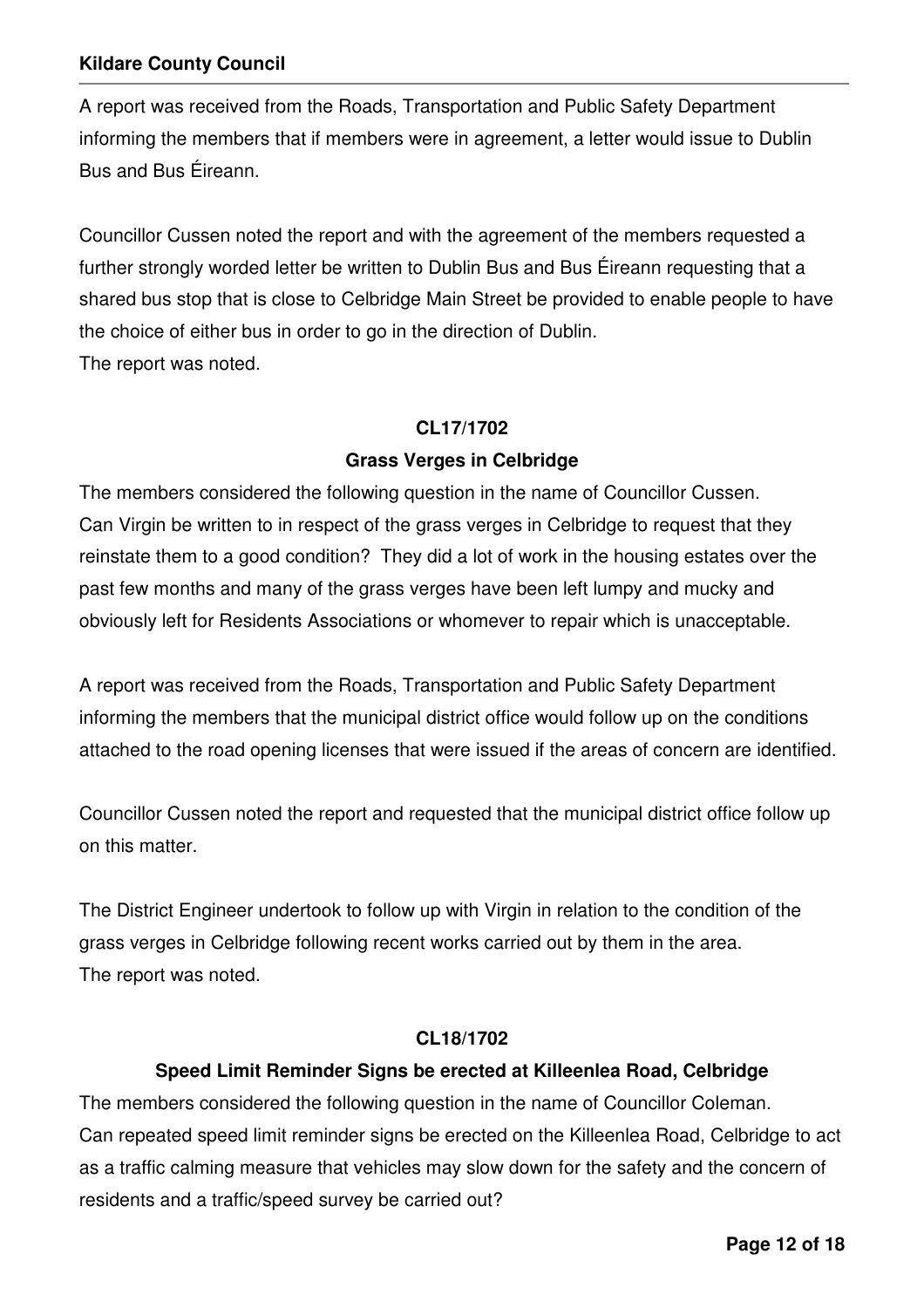A report was received from the Roads, Transportation and Public Safety Department informing the members that this request would be examined in the context of the County Wide Speed Limit review which is ongoing at present.

Councillor Coleman also requested that in addition to these repeated speed limit reminder signs on the Killeenlea Road, Celbridge being examined that a speed survey of the area also be conducted.

The report was noted.

#### **CL19/1702**

## **Safety Measures near Elm Hall Retirement Village**

The members considered the following question in the name of Councillor Coleman. Can the council investigate what safety measures can be put in place to allow residents, especially the elderly residents of Elm Hall Retirement Village, access the bus stop across the Dublin Road from the Loughlinstown Road junction and to carry out an assessment of the Public Street lighting in this area up to the Orchard Garden Centre for the safety of residents?

A report was received from the Roads, Transportation and Public Safety Department informing the members that the distance from the Celbridge/Lucan Road to the Elm Hall Retirement Village is approximately 700m and that this road is an out of town local road with strong rural characteristics and it is not viable to install lights on this section of road.

Councillor Coleman stated that residents of the retirement home frequently go to the Orchard Garden Centre by foot and that lighting in the area is very poor.

Ms Wright undertook to revert back to Councillor Coleman on this issue as further clarification was required. The report was noted.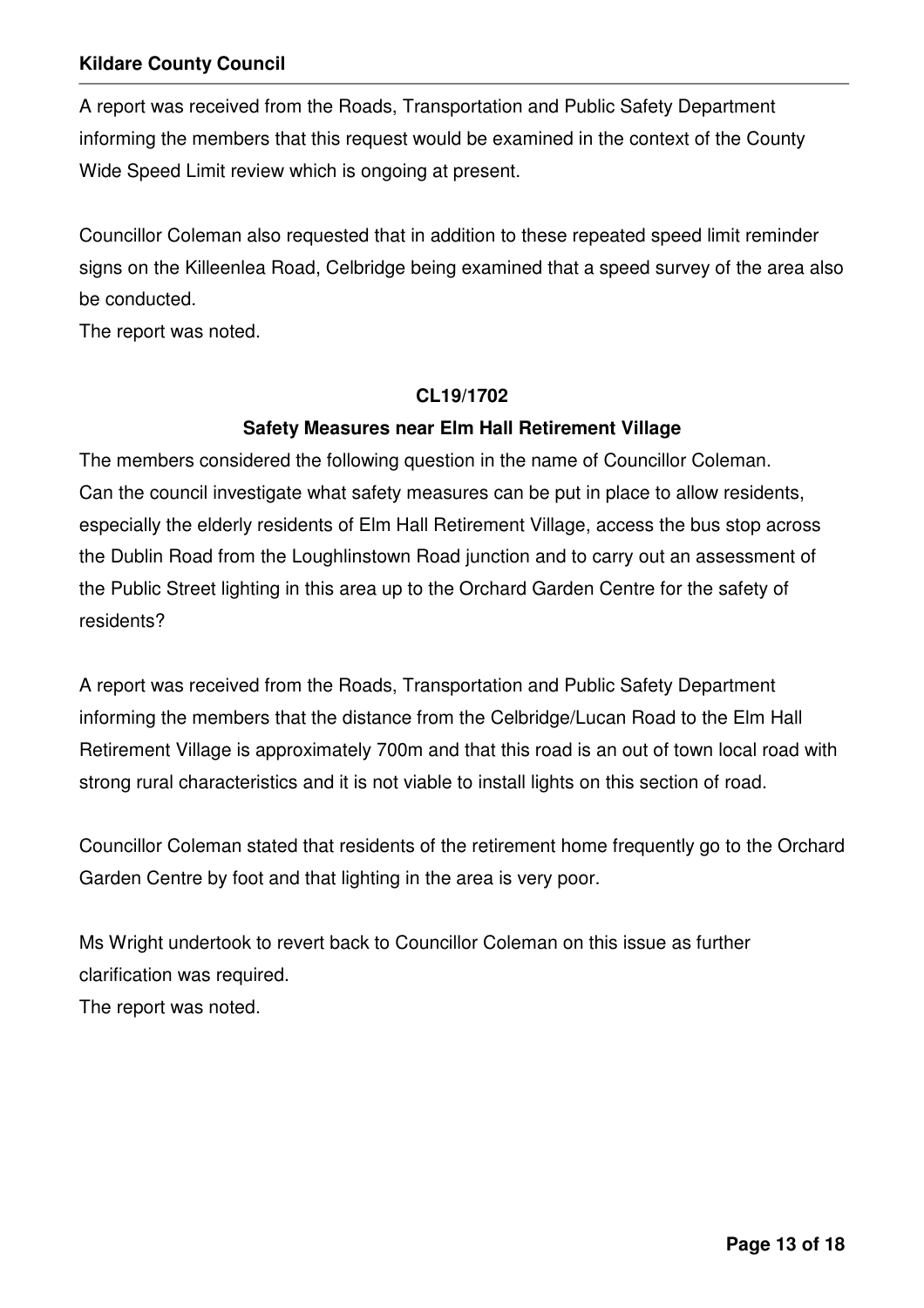#### **CL20/1702**

#### **Request Landowners to Cut Back Hedges**

The members considered the following question in the name of Councillor Caldwell. Can the council ask the land owners who own the land at the junction on the road that leads out on to the Celbridge/Lucan Road opposite the Garden Centre to cut back the hedge to improve visibility as this would make it safer for motorists?

A report was received from the Roads, Transportation and Public Safety Department informing the members that the municipal district office would contact the landowner about this issue.

The report was noted.

## **CL21/1702**

## **Council Owned Land in Donaghcomper Estate**

The members considered the following question in the name of Councillor Byrne. Is the council in ownership of the land in Donaghcomper Estate earmarked as a public park in the Draft Development Plan along the Riparian Way and if so can a map of the area be provided to the members?

The Senior Executive Parks Superintendent forwarded a map to the members in advance of the municipal district meeting which outlined the area of ownership in question.

In response to a query from Councillor Byrne on the number of acres in the ownership of the council, the meetings administrator advised that she would raise this query with the Senior Executive Parks Superintendent and request that he revert to Councillor Byrne directly with a response.

The report was noted.

## .**CL22/1702**

## **Water Issues in Ballygoran Housing Estate**

The members considered the following motion in the name of Councillor Cussen. That members are provided with a detailed report on the ongoing water issues in Ballygoran Housing Estate, Celbridge, to provide historical information and the current status and also an assurance that this issue will not be exacerbated with the proposed new house builds in the area.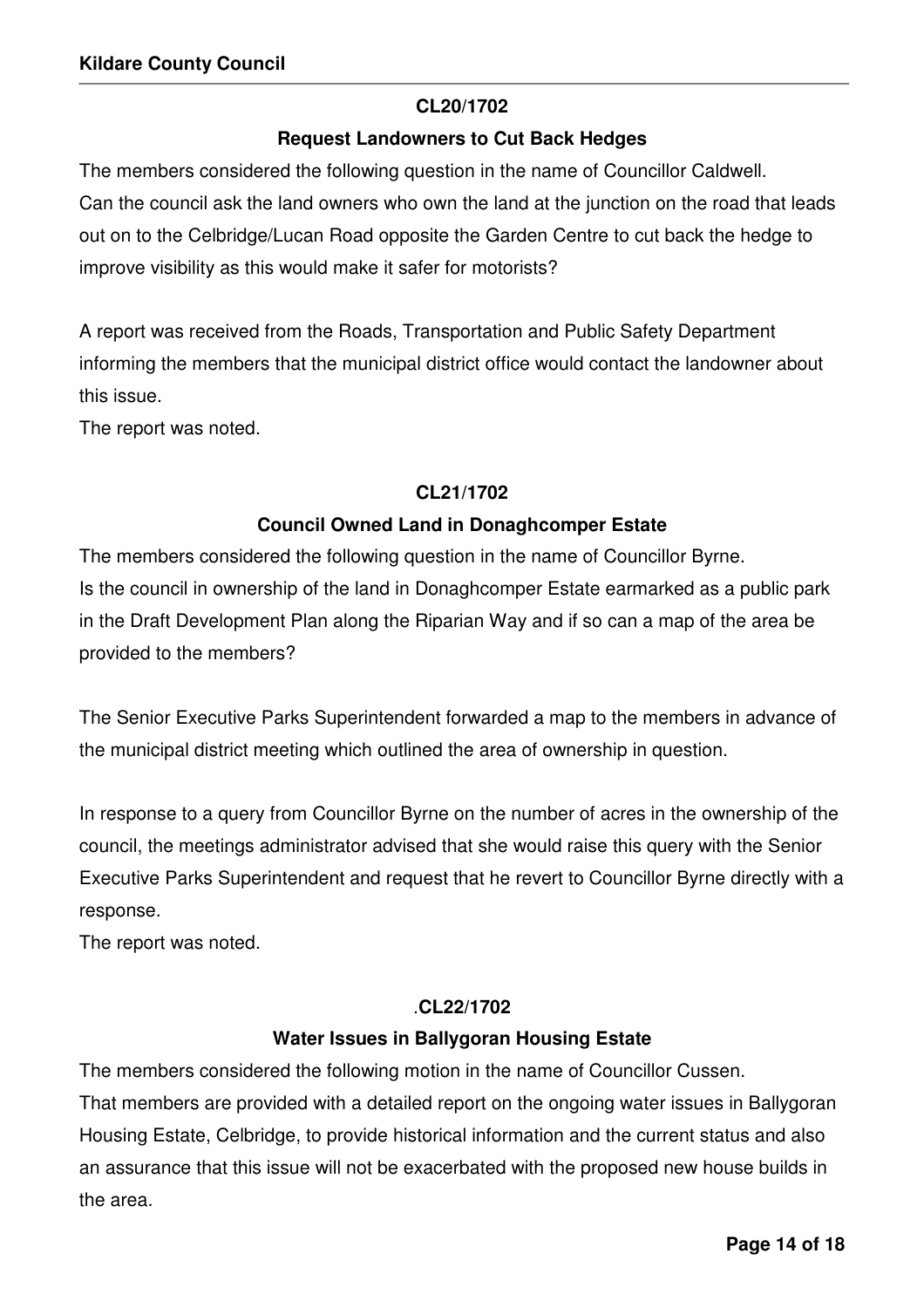The motion was proposed by Councillor Cussen, seconded by Councillor Caldwell.

A report was received from the Water Services Section informing the members that Ballygoran Housing Estate is located on high ground adjacent to Ballygoran Reservoir and operates at minimum working pressure. Hence, it is largely dependent on the water reservoir levels being maintained, which the councils' operations strive to do continually. The report advised that recent poor water supply was largely due to leaks in the public water system which lowered pressure and that the councils' waterworks crew, on behalf of Irish Water had recently repaired two leaks in this area which increased the pressure from 0.8 bar to 1.4 bar at the highest point and the issue has been resolved.

Councillor Cussen noted the report and stated that she felt the response to her motion was insufficient considering this issue is ongoing with a substantial historical file containing a lot of detail. Councillor Cussen pointed out that residents have concerns about this reoccurring issue and requested some reassurance that this would not become a greater issue in the future, she requested a further more detailed response from the Water Services Section in the context of the Local Area Plan which is now being drafted with the potential for significant housing development being proposed for the area in the future.

Mr O'Gorman noted the members comments and undertook to raise their concerns with the Water Services Section and the relevant engineer to request further detail on this issue and request that they revert back to members.

Councillor Young agreed with the motion and enquired how crews identified the areas where leaks were occurring and if there was a leak detection programme set out by Irish Water to deal with leaks.

Mr Kavanagh informed the members that any new developments proposed for the area would be subject to planning permission being granted and that each planning application is referred to the Water Services Section and Irish Water for report. He undertook to refer the members' concerns to the Water Services Section.

**Resolved** on the proposal of Councillor Cussen, seconded by Councillor Caldwell that the Water Services Section provide a more detailed response to members for the March meeting taking into consideration any future housing developments that may be proposed for the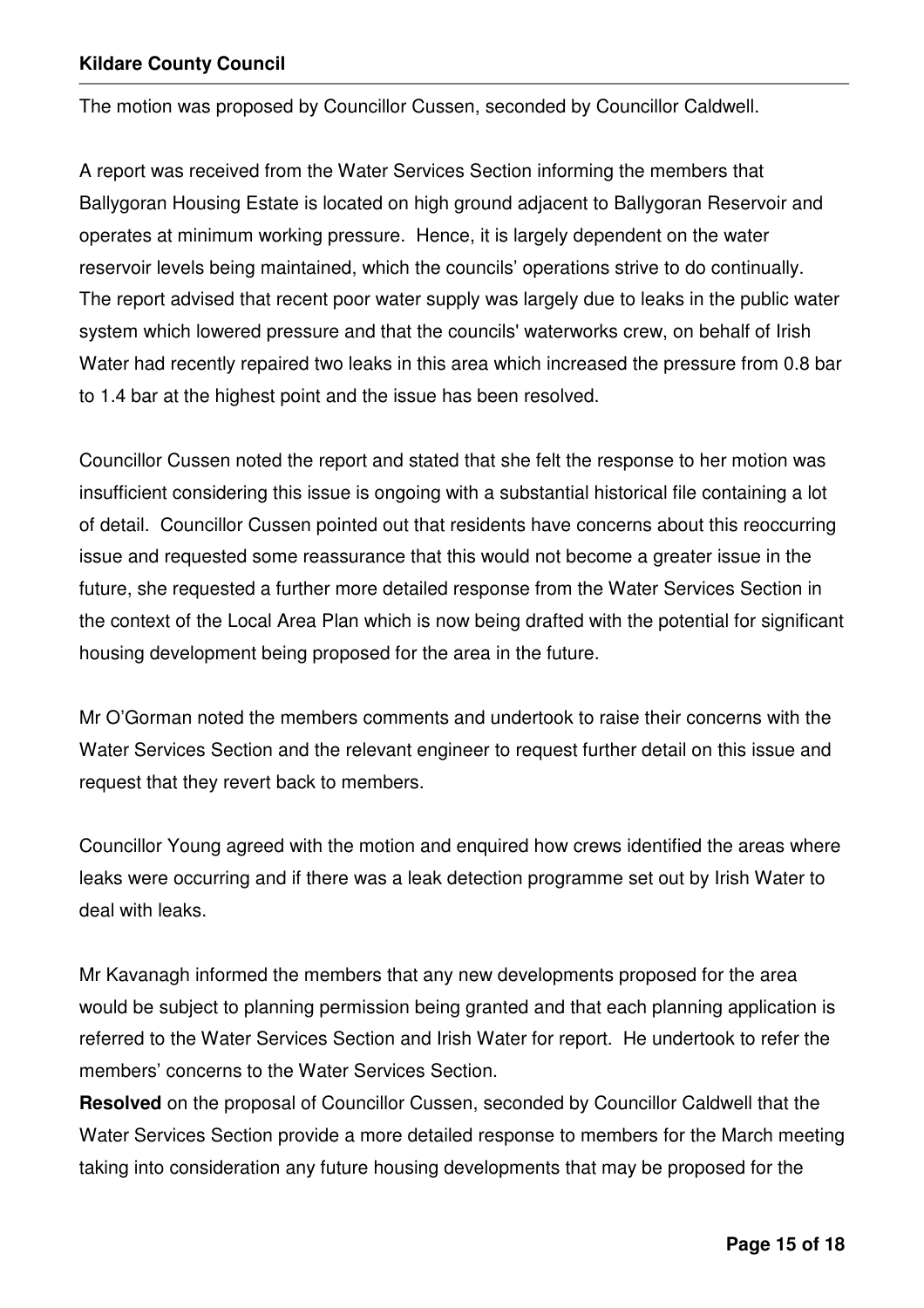area in the context of the Local Area Plan and provide reassurance to residents currently living in the area that this issue will not continue to reoccur.

#### **CL23/1702**

#### **Timelines for a Columbarium Wall at Confey Graveyard**

The members considered the following motion in the name of Councillor Neville. That the council give clarification as to the timelines in place for a columbarium at Confey graveyard.

The motion was proposed by Councillor Neville, seconded by Councillor Caldwell.

A report was received from the Environment Section informing the members that they would consider the proposal as part of the future extension at the cemetery.

Councillor Neville sought clarification of a timeline for any future extension at the cemetery.

Mr O'Gorman informed the members that there was limited space at the existing graveyard and noted the need for an extension at the graveyard and the possible provision of a columbarium wall. He informed members that the Environment Section are committed to looking at possible options available in the current cemetery although none have advanced and would speak with Councillor Neville directly on this issue.

**Resolved** on the proposal of Councillor Neville, seconded by Councillor Caldwell that a timeline for any future extension at the cemetery be provided to members.

#### **CL24/1702**

#### **Proposals for the Canal Cycle Way**

The members considered the following question in the name of Councillor Neville. Can the council get an update on the proposals for the canal cycle way?

A report was received from the Roads, Transportation and Public Safety Department informing the members that a Part 8 for the canal cycle way had been approved and the council are in the process of appointing consultants to complete a detailed design and tender the scheme. The report advised that the National Transport Authority (NTA) has provided nominal funding for this and that further funding would be sought once tenders were received, noting the cost would be approximately  $E2.5M$ .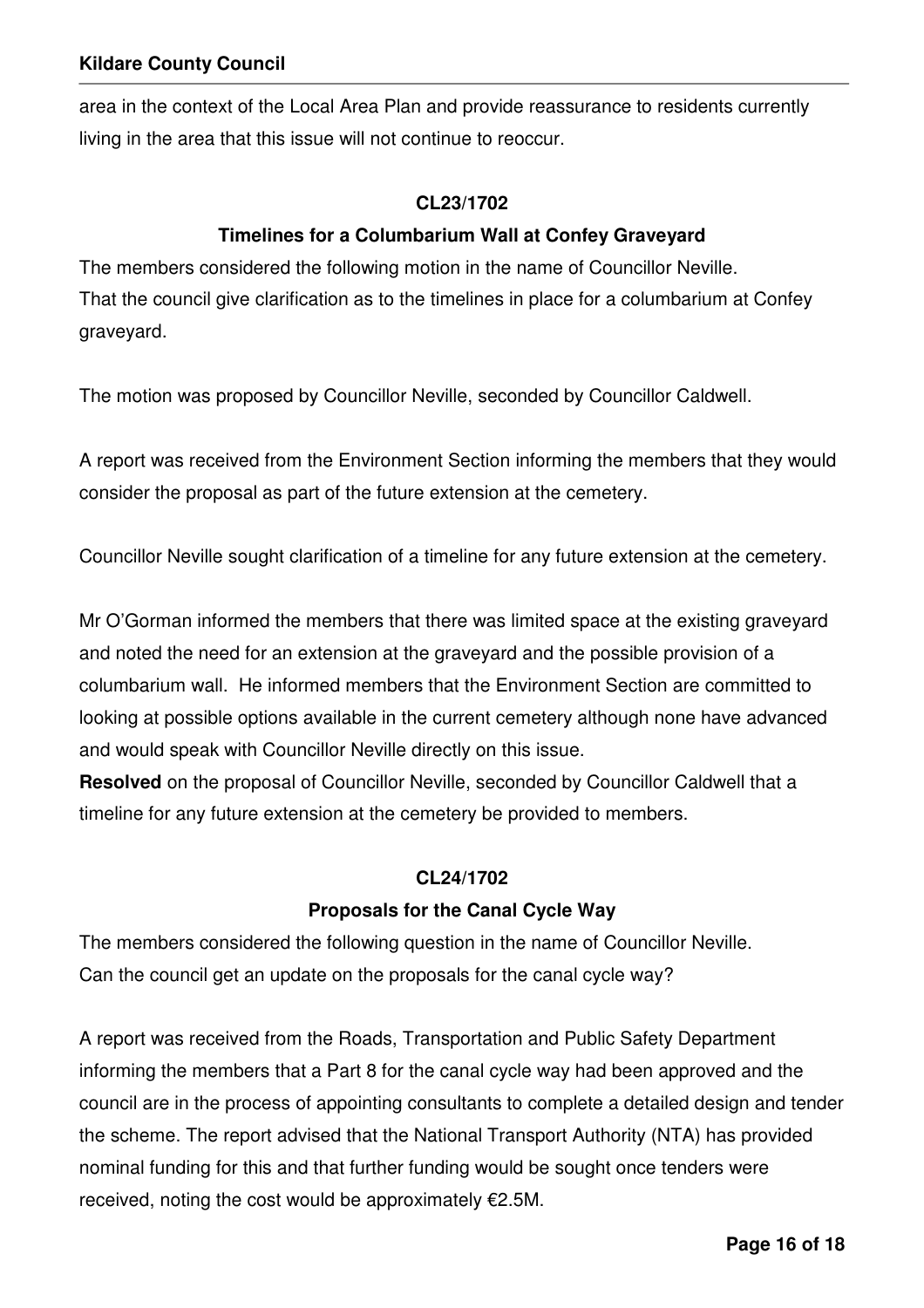Councillor Neville requested a timeline for proposed canal cycle way. Mr Kavanagh undertook to seek clarification on the proposed timeline for the canal cycle way for Councillor Neville. The report was noted.

#### **CL25/1702**

#### **Work at Foot of Old Hill, Leixlip**

The members considered the following question in the name of Councillor Neville. Can this municipal district get an update on what work is ongoing at the foot of the Old Hill in Leixlip?

A report was received from the Water Services Department informing the members that following on from the extensive surveys completed last September, Wastewater Operations continue to carry out maintenance works on the sewer network at the bottom of Old Hill, Leixlip on behalf of Irish Water. The report advised that these works, which are now regularly programmed, are designed to remove ragging at a number of manholes at the location of the vortex and on Main Street. This work was completed in order to prevent blockages and to minimize the potential for the build up of foul odours in the area and to date, is proving to have a positive impact on odour reduction. Regarding the possible build up of larger debris in the wastewater collection system in Leixlip, ongoing attempts are being made to establish a method to remove any such material, however this is proving to be very problematic due to a number of reasons including, but not limited to, accessibility to the pipeline in question, volume of flows and velocity of flows. The report informed the members that the next Irish Water clinic for members is on 27 February and that this would be an ideal opportunity to liaise in detail with Irish Water on the matter.

Councillor Neville stated that he was specifically commenting on sewerage works in the context of the County Development Plan and the process that with the proposal of 6,000 housing units in the area, this issue was still outstanding. He also noted Councillor Larkin's suggestion to raise this issue at the next Irish Water clinic for members on the 27 February 2017.

The report was noted.